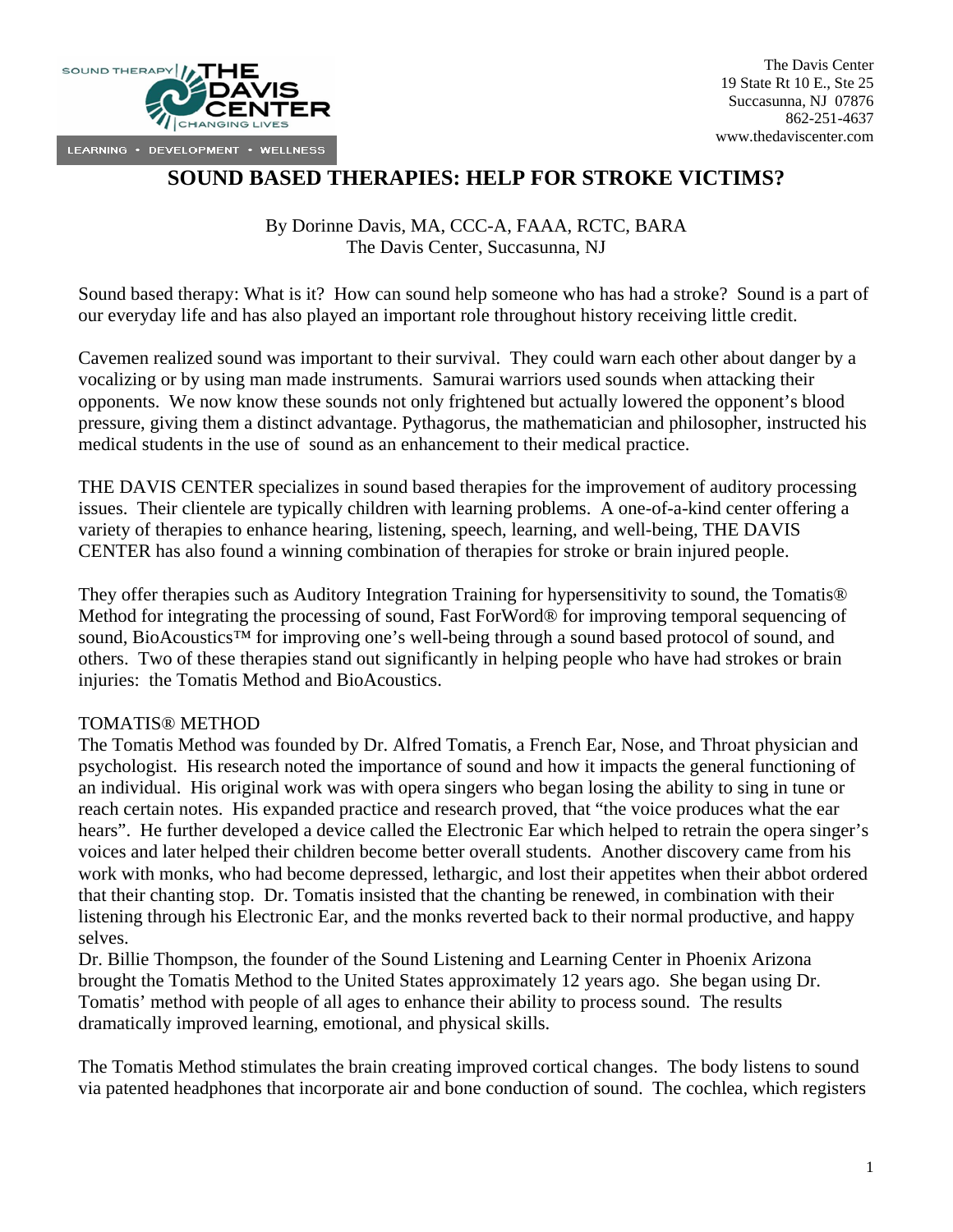

The Davis Center 19 State Rt 10 E., Ste 25 Succasunna, NJ 07876 862-251-4637 www.thedaviscenter.com

and transmits sound to the brain via the eighth nerve, and the semicircular canals, (the vestibular system) are stimulated by Dr. Tomatis' headphones. The Vagus nerve, which lies close to the ear canal, is also stimulated. This nerve innervates many other parts of the body. Because of the air and bone conduction sound stimulation, the body makes changes cortically to stimulate weakened areas: the vestibular, proprioceptive, or auditory processing system. The ear is involved with movement, not just sound and its transmission. It also is involved with how one experiences their body in the time and space around them—the vestibular and proprioceptive systems.

The Tomatis Method uses classical music, filtered sound (used during passive and active phases), the mother's voice and Gregorian Chant. Dr. Tomatis believed that listening plays an important role in the processing of linguistic information. It works at 3 levels: functional, emotional, and relational. Auditory perceptual skills, motor skills, and comprehension are stimulated because sound is integrated throughout the body. Parents of children who have used the Tomatis Method report improved eye contact, social interaction, oral motor skills, vestibular issues, language skills, and behavior. Adults have used the Tomatis Method with various results. They feel more connected with their world, appear calmer, focus better, and can deal with issues easier. Stroke patients have also used the method with varying degrees of success. One gentleman, as reported on the TV show, "Sightings", started the Tomatis Method after having a stroke. His wife contacted Dr. Billie Thompson and a program was developed for him. The program involved filtered passive listening and active voice work. After a period of hard work, the gentleman developed the ability to communicate again. The method began to make some cortical connections to stimulate his linguistic center in the brain improving his oral motor skills. A connection between how the voice and the ear work together was made that helped him produce connected speech and language with enhanced oral motor skills. He was able to talk with complete sentences and better articulation. Connected discourse was also improved. Stroke patients have been helped with varying degrees but when used in combination with a speech pathologist, improvement has been seen in most cases. Oral motor and fine motor skills have also been improved, especially when combined with occupational therapy.

The program is a listening one. The minimal length program typically runs for 60 hours (15 days of 2 hours a day of listening, one month off, followed by 15 more days of 2 hours a day of listening). However, stroke patients usually need a continuation program which runs 5 to 15 days each depending upon the needs and skills of the patient. To determine eligibility an initial consultation is scheduled. Results vary from person to person.

## BIOACOUSTICS™

A second sound based therapy that has been helpful to stroke patients is a newly emerging field called BioAcoustics. BioAcoustics means "life sounds". Approximately 30 years ago, researchers discovered that the ear emits a sound, in addition to hearing sound. This sound is called an otoacoustic emission. At approximately the same time, Sharry Edwards, utilizing the research that the ear and voice are connected, as researched by Dr. Tomatis, along with her own unique capabilities created the science called BioAcoustics. It became the study of the frequencies produced by all living systems. Ms. Edwards discovered that the voice, through a vocal analysis, presents a "holographic" representation of the body in the form of a voiceprint. This voiceprint represents a person's "Signature Sound®", or set of frequencies specific to the individual. This voiceprint can be used to detect a variety of health issues. The person then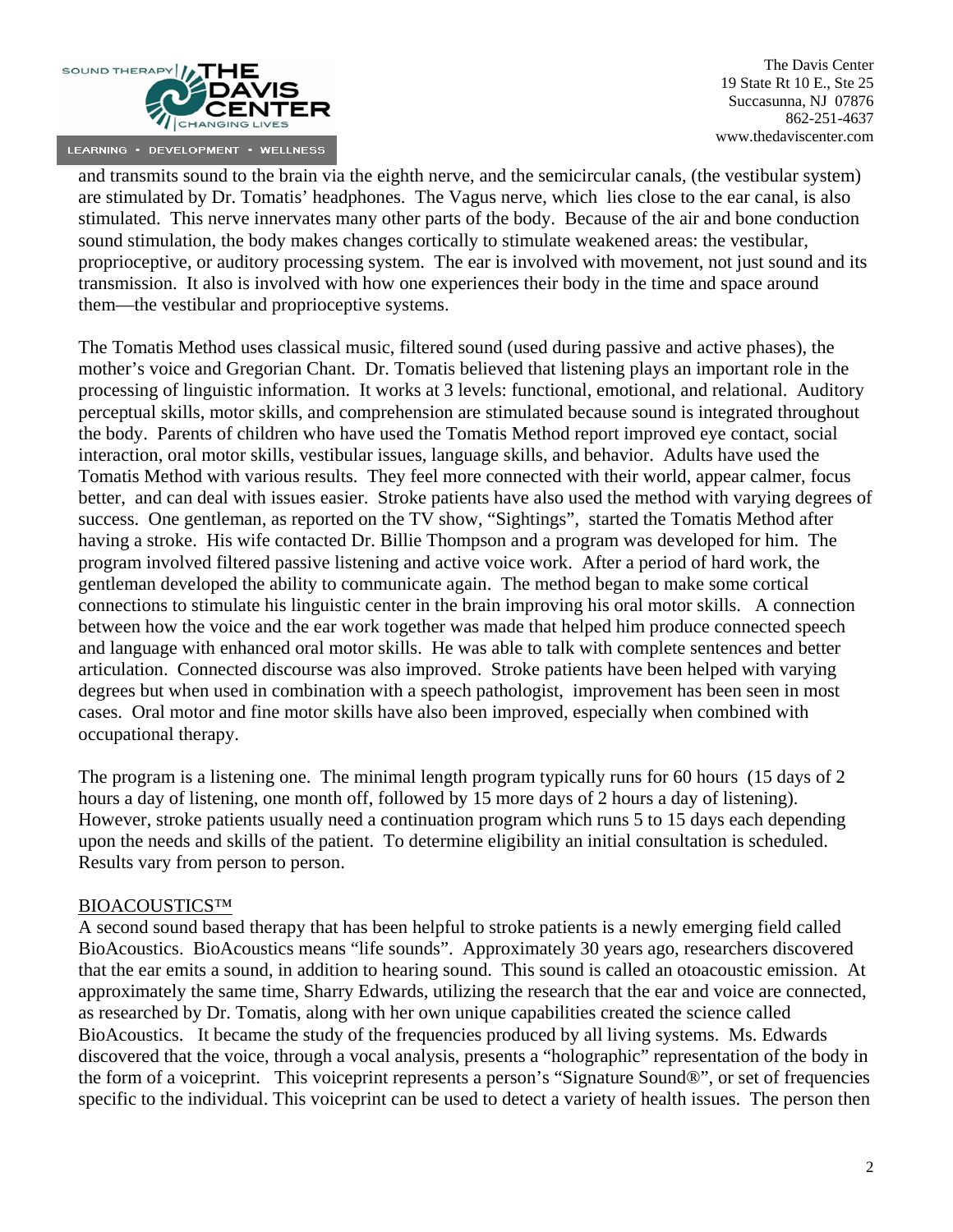

listens to specific formulated frequencies that stabilize those physical and psychological well-being issues.

The individual frequencies identified within the "Signature Sound" are influenced by a combination of genetic coding, geographic locale, brain and neural functions, biochemistry, emotions, physical structure and environmental influences. If a person's "Signature Sound" becomes stressed, their body responds by becoming inefficient. Outside forces can interfere with the body's ability to balance itself. BioAcoustics provides a detailed report listing the issues in stress in the person's body. The report can be shared with a physician, nutritionist, or the client can choose to use sound to enhance their homeostasis.

In addition to identifying the person's stressed notes and those individualized frequencies to enhance their general well-being, specific areas of stress can also be identified and enhanced. The areas of stress can be of too much or too little. For example, each muscle has its own frequency. So, if a person has a flaccid muscle (a muscle of too little strength) such as the adductor long muscle in the thigh, the specific frequency for that muscle is introduced in order to stabilize the functioning of that muscle. Over time, the muscle begins to function normally. Conversely, if the muscle is too tight, the frequency is introduced to release the tension, stabilize it, and allow it to regain normal function.

For stroke patients, both the general well-being and muscle applications are beneficial. The well-being sounds work on enhancing the total body's health, while the muscle applications work on the specific muscles affected by the stroke.

## EXAMPLE

March 1999: a DAVIS CENTER stroke patient presented with some speech and language skills but had limited ability in his use of speech in connected discourse without stammering or the ability to make his thoughts clear. His motor skills were also limited, requiring wheelchair or cane use. He had been a college professor and his goal was to return to teaching.

His wife reports: "On January 7, 1995 my husband suffered a major stroke. He was paralyzed on his right side and he lost almost all of his speech as well as his ability to read and write. Since then we have embarked on a rehab program that has included not only the traditional physical, occupational and speech therapies but has also included many alternative therapies as well. As a result, after five years he is still doing rehab full time (5 days a week) and is still improving. I'm always looking for anything that might help my husband. The most recent therapies that we've tried have been two different sound therapies. So far I've been pleased with the results. We started the Tomatis sound therapy first. Our main goal with this therapy was to help with his language even though I understood that the benefit would not be restricted to just language improvement. We started the program in March of 1999. Due to a car accident in April 1999, our completion of the basic program was delayed until September 1999 while my husband returned to inpatient rehab for 3 months due to several broken bones. I began to notice changes during the first half of the program. By the time we completed the basic program even his speech therapist, who could not see how this therapy could possibly help, noticed much improvement which she could only attribute to his doing this sound therapy. He could concentrate more, he was fatiguing less, he was catching on better, he was going through material quicker, and he was improving faster. She had to change her program after the therapy began to accommodate his more rapid improvement. It has affected